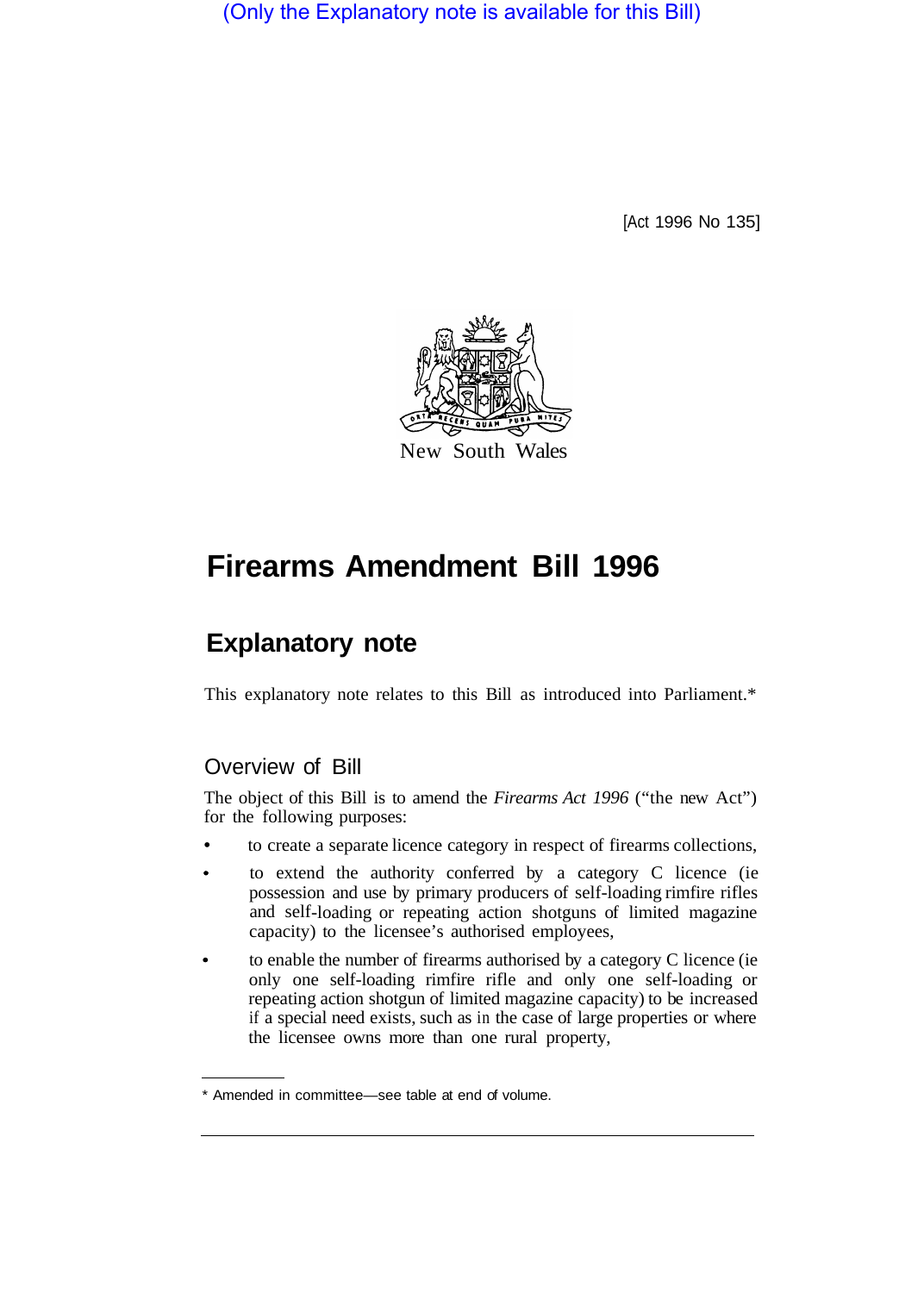Explanatory note

- **•** to provide for primary producers to have limited access to category D type firearms (eg self-loading centre-fire rifles and self-loading or repeating action shotguns of greater magazine capacity) for the purposes of culling large feral animals in special circumstances,
- to provide compensation to firearms dealers for loss of business,
- to make a number of miscellaneous changes (resulting from the public consultation and review process since enactment of the new Act) so as to clarify matters of detail relating to its operation.

Following the enactment of the new Act, further resolutions on national firearms laws were passed at the meeting of the Australasian Police Ministers' Council on 17 July 1996 (the *APMC resolutions).* This Bill implements the APMC resolutions, except for some (such as those relating to heirloom firearms, museums and ammunition collectors) that will be implemented by the proposed *Firearms (General) Regulation 1996.* 

### Outline of provisions

**Clause 1** sets out the name (also called the short title) of the proposed Act.

**Clause 2** provides for the commencement of the proposed Act on a day or days to be appointed by proclamation.

**Clause 3** is a formal provision giving effect to the amendments to the *Firearms Act 1996* set out in Schedule 1.

**Clause 4** provides that the bracketed matter in the heading to an item of the Schedule of amendments does not form part of the proposed Act and merely refers to the particular APMC resolution (or other matter) on which the amendment concerned is based.

#### **Schedule 1 Amendments**

#### **Authority conferred by category C licence to possess and use certain types of prohibited firearms**

Under the new Act, a category C licence authorises the licensee to possess and use no more than one self-loading rimfire rifle and no more than one self-loading or repeating action (eg pump action) shotgun. Such a licence can only be issued if the applicant's proven genuine reason is that of primary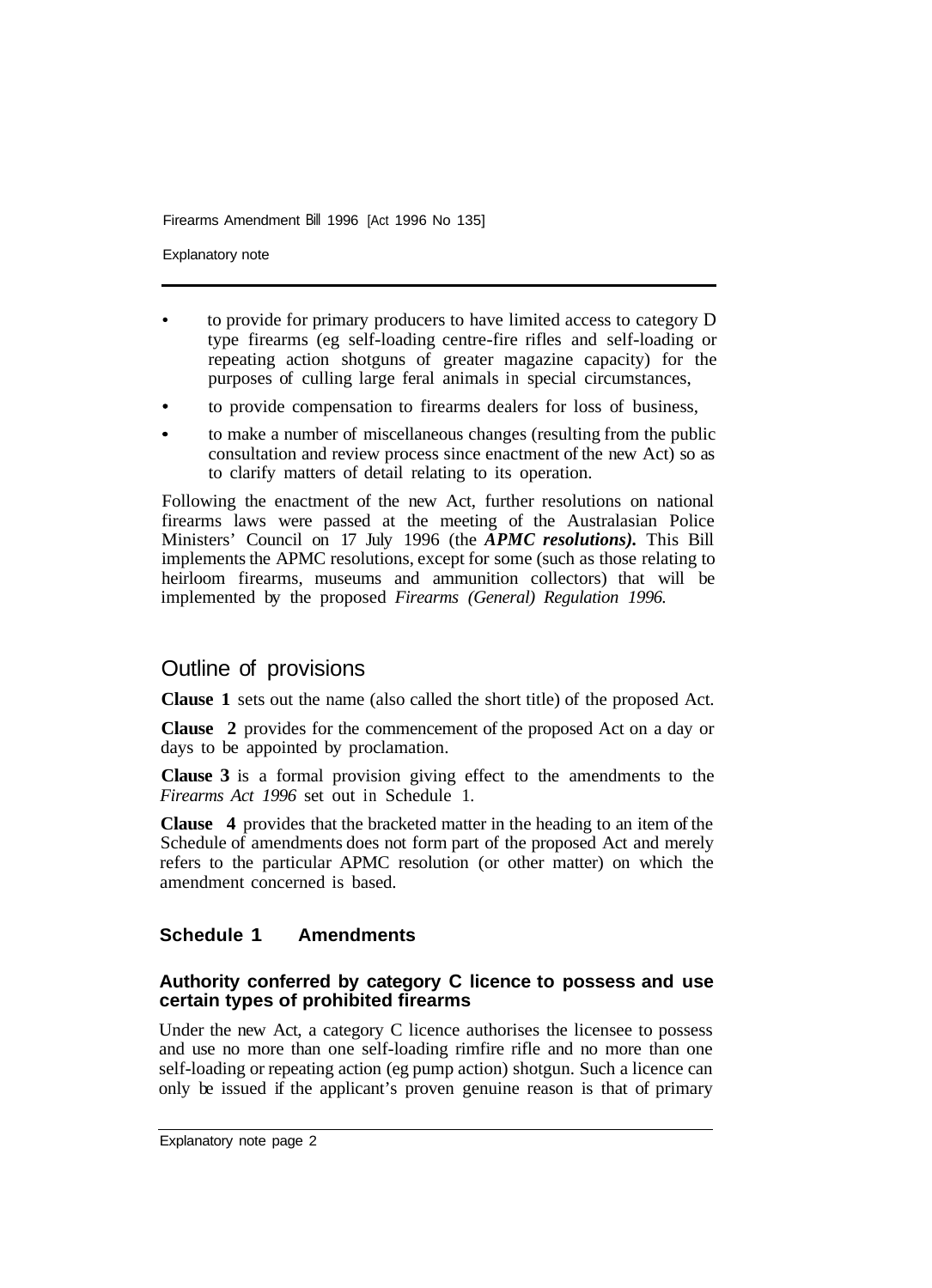Explanatory note

production (ie the applicant must be a primary producer, or the owner, lessee or manager of land used for primary production, and the applicant must state that the firearm is intended to be used solely in connection with farming or grazing activities). The applicant must also show a special need for having such a firearm which cannot be met by other means (including by the use of a category A or category B type firearm).

The following amendments implement APMC resolution 1.12.

**Schedule l [5]** extends the authority conferred by a category C licence to any of the licensee's employees who are authorised by the Commissioner of Police and would otherwise be eligible to be issued with a licence (eg they must be 18 years of age or more and be a-fit and proper person), but only while carrying out duties in connection with the licensee's farming or grazing activities.

**Schedule 1 [6]** provides that the number of firearms authorised by a category C licence can be increased if the licensee can establish a special need for more firearms (eg because of the size of the licensee's property or because of the number of properties involved).

#### **Access to category D prohibited firearms by primary producers**

Under the new Act, a category D licence authorises the licensee to possess and use self-loading centre-fire rifles, self-loading rimfire rifles and self-loading and repeating action shotguns with a greater magazine capacity than that allowed under a category C licence. Such a licence can only be issued if the applicant's proven genuine reason is that of vertebrate pest animal control (ie the applicant must be a professional contract shooter, or an officer of a government agency that has responsibilities for culling vertebrate pest animals).

The following amendments implement APMC resolution 1.13 with respect to the extension of this licence category to primary producers in special circumstances.

**Schedule 1 [20]** makes the genuine reason of vertebrate pest animal control available to primary producers (this also covers owners of land used for primary production) who are participating in authorised campaigns to eradicate large feral animals or animals affected by major outbreaks of disease.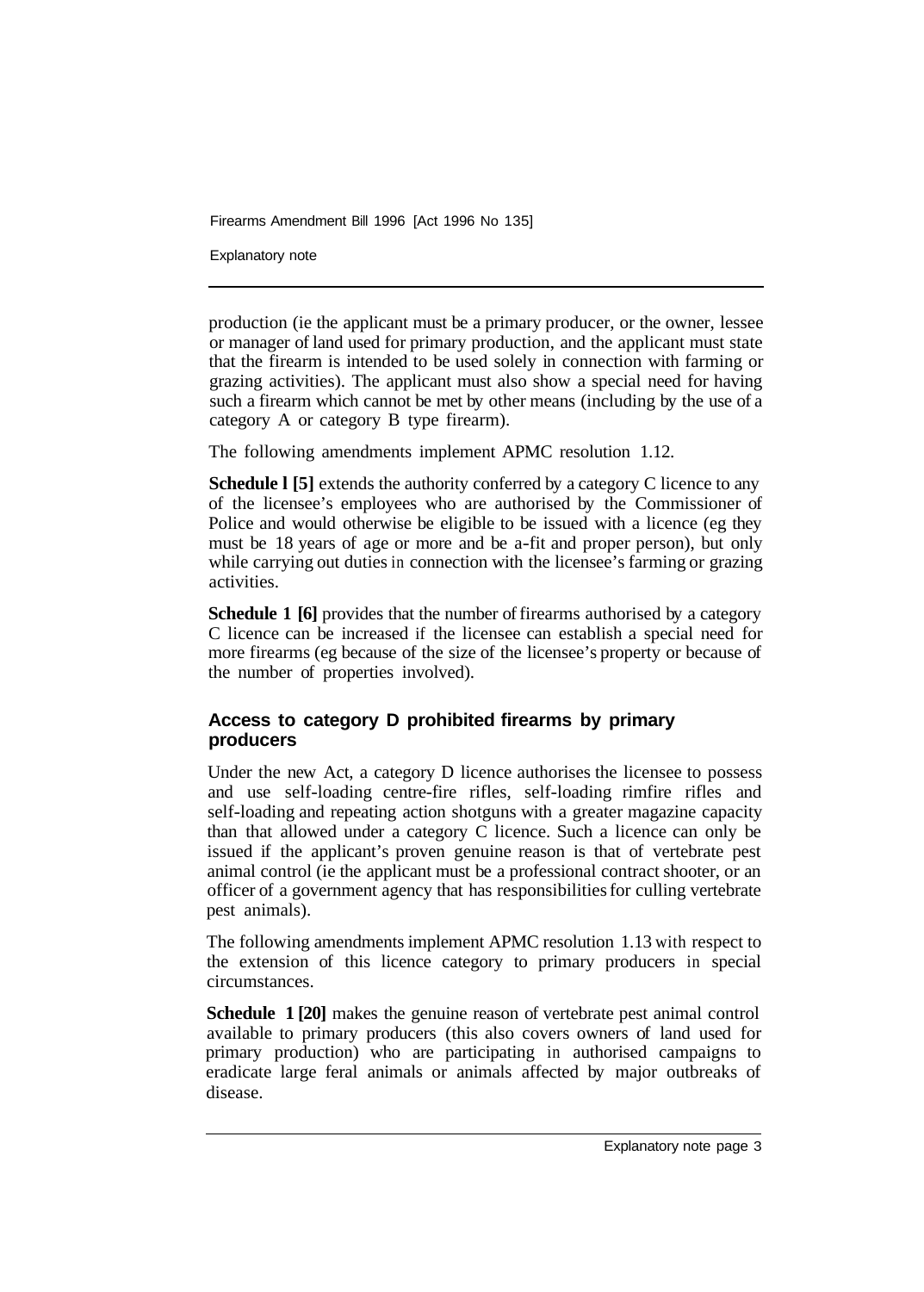**Explanatory note** 

The Bill provides for a number of limitations on primary producers having access to category D type firearms. **Schedule 1 [8]** provides that a category D licence issued to a primary producer authorises possession of no more than one category D type firearm. **Schedule 1 [22]** provides that the person to whom such a licence is issued must demonstrate that the special need for the firearm cannot be met by other means. **Schedule 1 [27]** provides that such a licence will be subject to special conditions (eg the firearm must be returned after the licence expires). **Schedule 1 [29]** provides that such a licence will be limited to a term that is not to be more than 12 months, and **Schedule 1 [28]**  is a consequential amendment.

**Schedule 1 [7]** is a minor amendment that makes it clear that the types of firearms that are available under a category D licence include the firearms that are available under a category C licence (eg a professional contract shooter issued with a category D licence will be able to use a self-loading rimfire rifle as authorised by a category C licence).

#### **New category of firearms collector licence**

The following amendments implement APMC resolutions 1.9 and 1.10.

**Schedule 1 [13]** provides for an additional category of licence called a firearms collector licence. Such a licence will authorise the holder to possess any firearm (except pistols manufactured after 1 January 1946 and certain types of prohibited firearms) for the genuine reason of a firearms collection.

A firearms collector licence may authorise possession of category C or category D type prohibited firearms, but the amendment made by **Schedule 1 [26]** provides that a firearms collector licence will be subject to special conditions, including the requirement that any category D type prohibited firearm in the collection must be rendered permanently inoperable.

The new Act presently requires all licence applicants to establish a genuine reason for having a firearm. **Schedule 1 [21]** provides that, in relation to the genuine reason of a firearms collection, the applicant will have to prove that he or she is a genuine firearms collector (ie is a member of an approved collectors' club or society) and that the collection is also genuine because of its commemorative, historical, thematic or financial value.

**Schedule 1 [14]** provides that a firearms collector licence does not authorise the possession of ammunition for firearms that are part of the collection.

Explanatory note page 4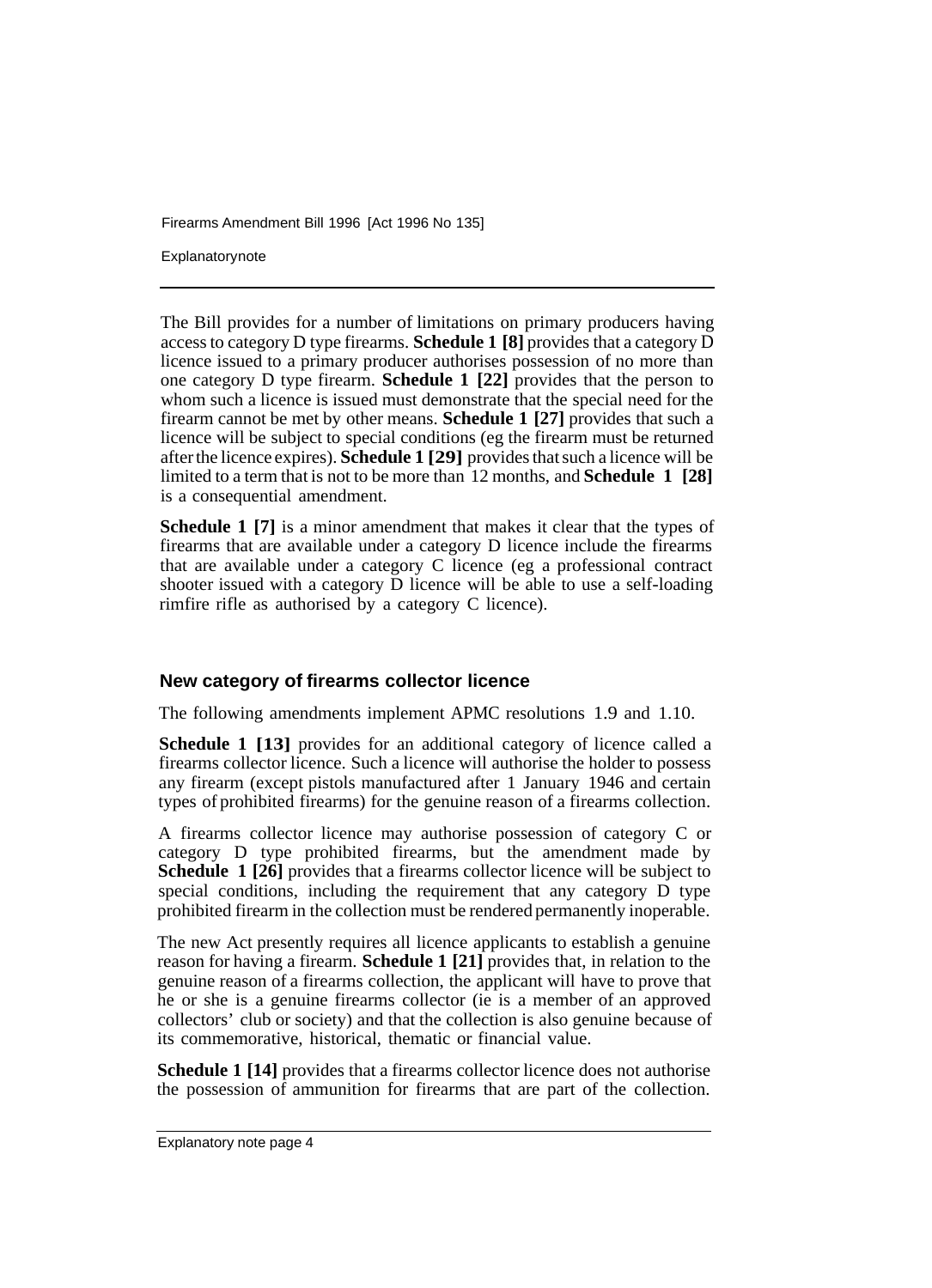**Explanatory note** 

However, the proposed *Firearms (General) Regulation 1996* will provide for separate ammunition collector permits in order to authorise the possession of ammunition for collection purposes.

**Schedule 1 [3]** repeals the provision exempting authorised museums from the requirement to hold a licence under the new Act. The APMC resolutions require private museums that hold firearms collections to be subject to the requirements agreed on for private firearms collectors. Provision will be made under the proposed *Firearms (General) Regulation 1996* to authorise the possession, by way of firearms museum permits, of firearms that are held in public or official museums.

#### **Club armourers and firearms dealers**

**Schedule l [12]** provides for firearms dealer licences to be issued to club armourers in order to authorise them to carry out their duties as club armourers. This maintains the current system under the *Firearms Regulation 1990* for club armourers to be treated as firearms dealers. A licence issued to a club armourer confers authority to do things only in relation to the firearms belonging to the members of the club concerned. **Schedule 1 [l]** inserts a definition of *club armourer* (such persons must be members of approved shooting clubs and satisfy the Commissioner that they are club armourers). **Schedule 1 [2], [9], [35]** and **[54]** make amendments that are consequential on club armourers being treated as licensed firearms dealers, and **Schedule 1 [23]** and **[36]** correct terminology relating to firearms dealer licences.

**Schedule 1 [10]** provides that the employees of a licensed firearms dealer who, under the licence can do things in relation to the dealer's business so long as they would be eligible to be issued with a licence, must also be authorised by the Commissioner in order to be able to do those things under the authority of the licence. **Schedule 1 [11]** makes it clear that a licensed firearms dealer is authorised to possess, manufacture and buy, and not just sell, ammunition for the firearms to which the licence relates.

**Schedule 1 [34]** provides that a licensed firearms dealer does not commit an offence of purchasing or possessing an unregistered firearm if an application is made to register the firearm within 24 hours of acquiring it. This replaces the requirement for the firearm to be registered within a prescribed period.

#### **Compensation for loss of business**

The following amendments implement APMC resolution 1.2.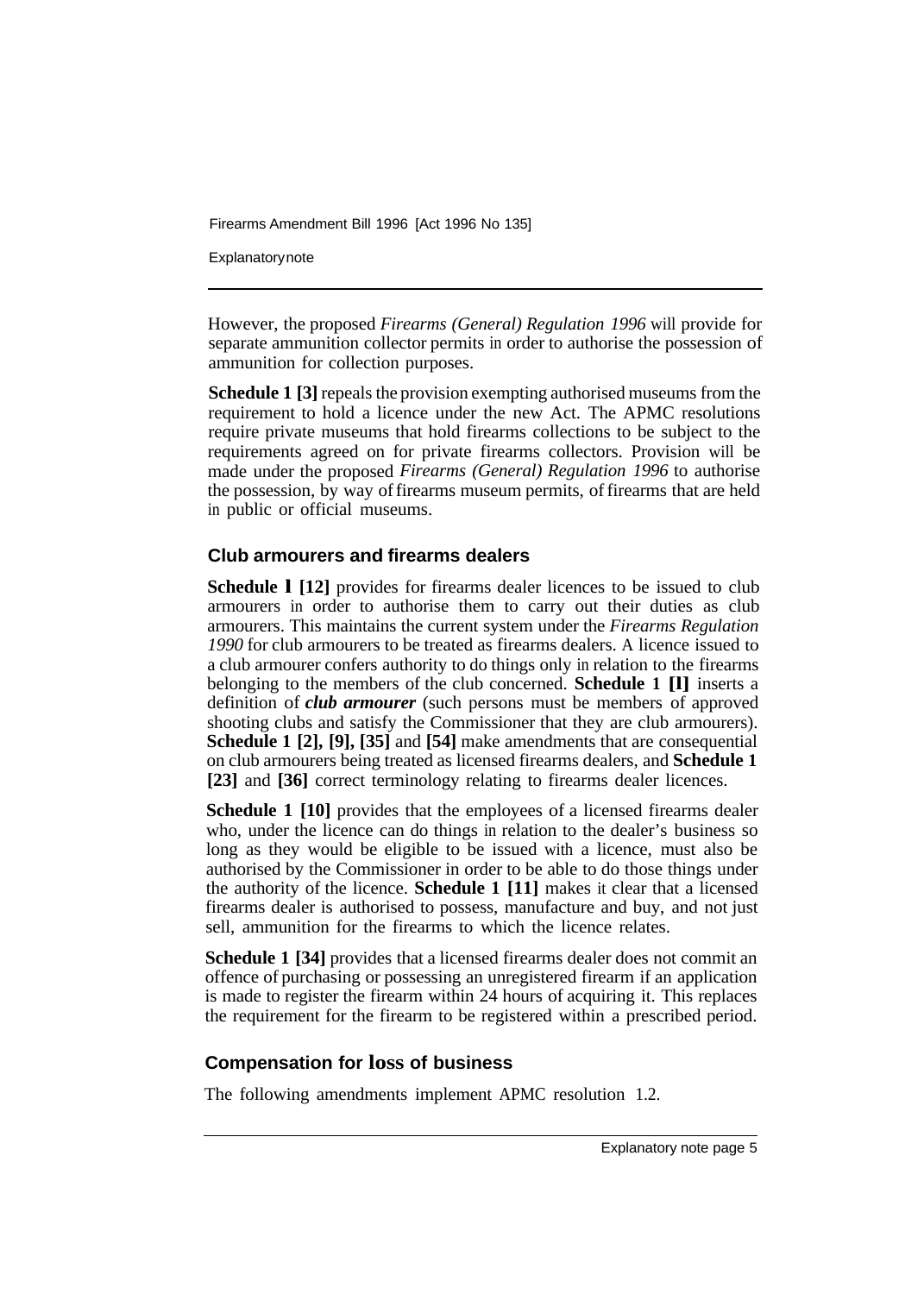Explanatory note

**Schedule 1 [49]** and **[53]** provide for compensation to be paid to licensed firearms dealers for loss of business as determined by the Valuer-General in accordance with the Commonwealth's valuation guidelines as approved by the Commissioner. These guidelines provide that compensation for loss of business is to be provided on a "before and after" basis (ie the difference, if any, between the value of the business before and after the new legislation).

The money for compensating firearms dealers for loss of business will, as is the case for existing compensation scheme for surrendering prohibited firearms, be provided by the Commonwealth.

#### **Miscellaneous amendments**

**Schedule 1 [4]** extends the provision under the new Act that exempts carriers and warehouse operators from committing an offence for "technically" possessing firearms that they are transporting or holding for others. The provision will also cover employees of government agencies and public authorities who lawfully seize firearms in the course of their duties, and members of the Police Service other than police officers.

**Schedule 1 [15]** makes it clear that only licence applicants who have never held a firearms licence (whether under the new Act or a previous Act) will be required to complete the relevant firearms training and safety courses. **Schedule 1 [16]** enables the Commissioner to require any licence applicant to complete training and safety courses in relation to the particular licence category.

**Schedule 1 [17]** provides that a licence can be issued to a corporation if it is a licence issued for business or employment purposes.

**Schedule 1 [18]** provides that the Commissioner may approve shooting clubs in connection with the genuine reason of sport/target shooting (this replaces the requirement for such clubs to be prescribed by the regulations).

**Schedule 1 [19]** provides that, in relation to the genuine reason of recreational hunting/vermin control, membership of an approved hunting club can be produced as evidence of the licence applicant's genuine reason.

**Schedule 1 [24]** removes, in accordance with APMC resolution 1.1, the requirement that a licence must specify the licensee's current address. It is proposed that the Firearms Register will include the address of the person in whose name a firearm is registered. **Schedule 1 [25]** provides that only firearms dealer licences will specify the premises where the firearms authorised by the licence are to be kept.

Explanatory note page 6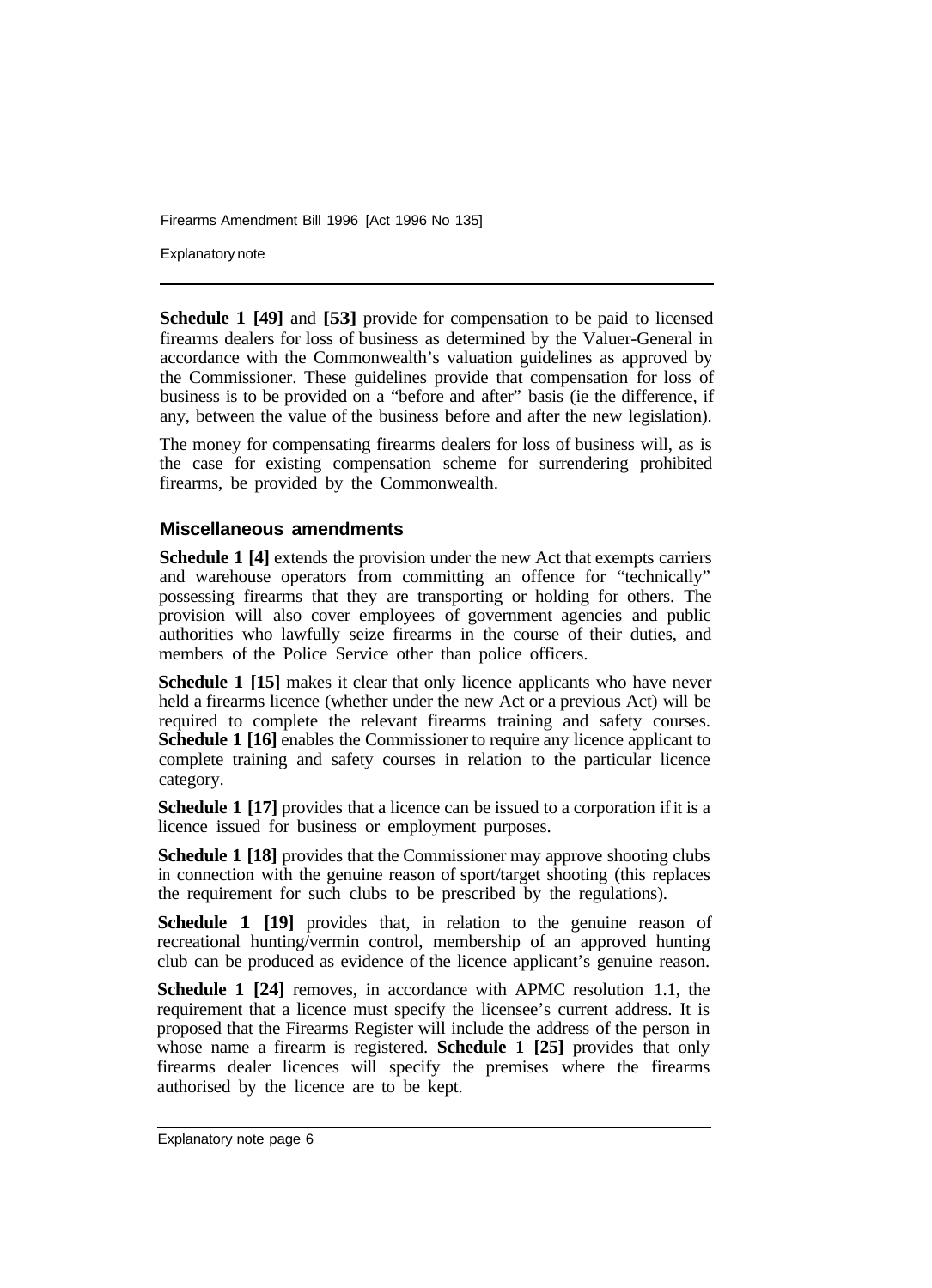Explanatory note

**Schedule 1 [30]** provides for permits to be issued authorising certain firearms in a licensed firearms collection to be fired in special circumstances (this amendment implements APMC resolution 1.10). The amendment also provides (as is the case at present under the *Firearms Regulation 1990)* for permits to be issued authorising the possession or use of firearms in such circumstances as the Commissioner considers appropriate.

**Schedule 1 [31]** provides that a permit to acquire (which a person must have in order to buy a firearm) can, if approved by the Commissioner in a particular case, remain in force for a longer period than 30 days.

**Schedule 1 [32]** provides that a minor's firearms training permit (which applies to long arms) authorises the use of a firearm in an approved competition (as is the case at present with a minor's target pistol permit). **Schedule 1 [33]** provides that a minor's permit extends for a prescribed period past the holder's eighteenth birthday so as to enable the holder to keep his or her firearm pending the issue of a full licence or permit.

**Schedule 1 [37]–[39]** provide that the prohibition under the new Act on sending or receiving firearms by mail will apply to firearm barrels rather than to firearm parts generally.

**Schedule 1 [40]** provides that an advertisement for the sale of a firearm must, if the proposed sale is being arranged by or through a licensed firearms dealer, contain the particulars to be prescribed by the regulations.

**Schedule 1 [41]** provides that commercial transporters must comply with prescribed safety requirements when conveying firearms (this amendment implements APMC resolution 1.1). **Schedule 1 [42]** clarifies the operation of the provision dealing with the non-commercial transportation of certain firearms.

**Schedule 1 [43]–[45]** remove the requirement for a person to have the Commissioner's written authority in order to sell, purchase or possess ammunition. The sale, purchase and possession of ammunition will be authorised by a licence or an ammunition collector permit under the regulations.

**Schedule 1 [46]** exempts carriers and warehouse operators from the offence of possessing ammunition without a licence or permit.

**Schedule 1 [47]** enables the prohibited firearms to which section 78 of the new Act applies to be surrendered, for compensation purposes, to members of the Police Service other than police officers.